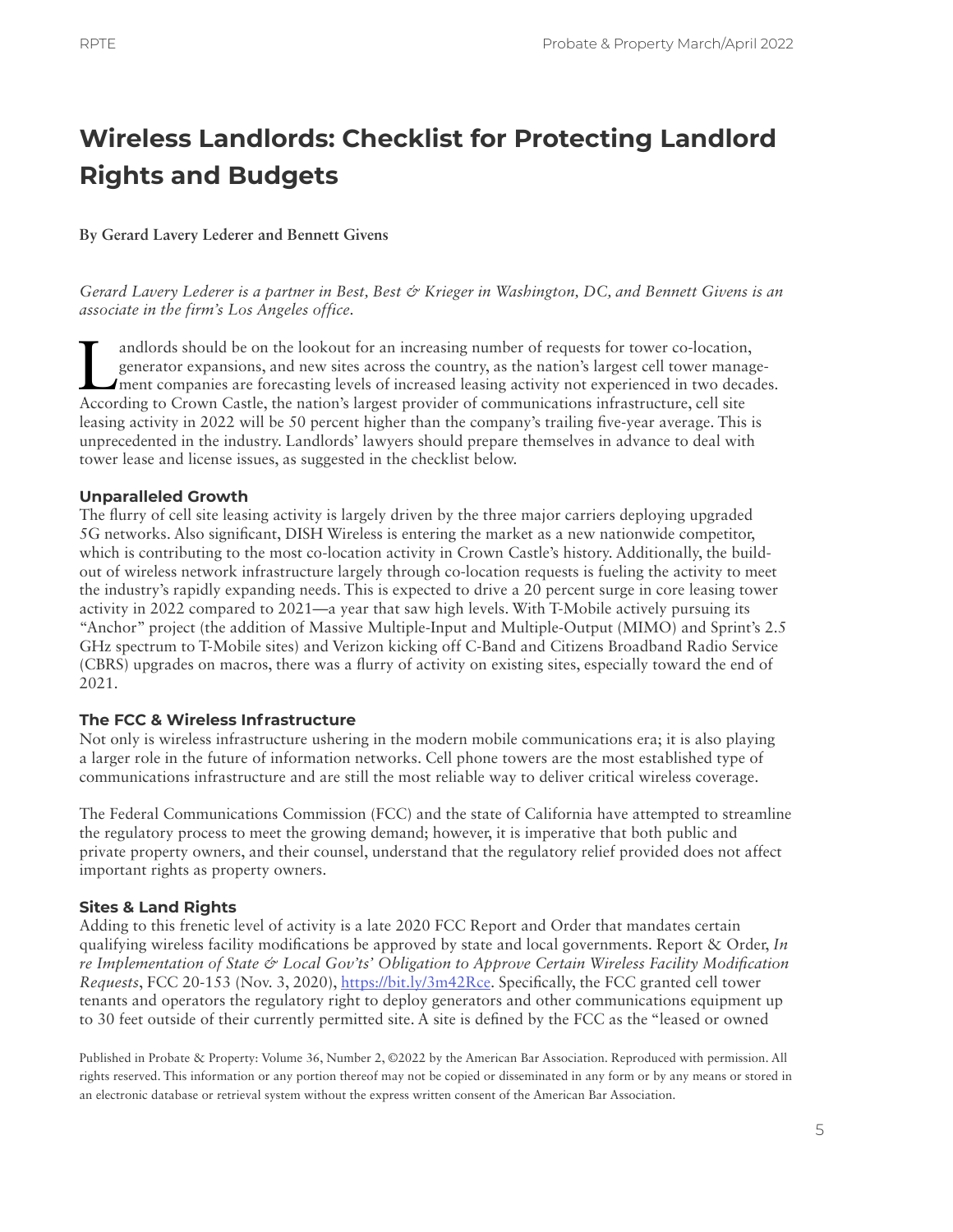property surrounding the tower" and "outside of the rights-of-way of a community."

In addition to the FCC Report and Order, California recently adopted a law that mandates cell tower operators have eight hours of backup power, resulting in a wave of generator siting requests. Gail A. Karish, *New Macro Cell Tower Emergency Generator Law in California*, Best Best & Krieger: Insights (Oct. 13, 2020), [https://bit.ly/3GJpquK.](https://bit.ly/3GJpquK) The FCC first proposed this mandate in 2008 in response to the massive loss of service in the aftermath of Hurricane Katrina, but it was eventually vacated by OMB because of the lack of realistic implementation in the proposed time frame. California determined that the ensuing 13 years was time enough for carriers to meet this obligation. Other states, including New York and Connecticut, are considering similar legislation to mandate backup power generators at cell towers within their jurisdictions.

### **Protecting Your Property Interests**

Cell tower tenants, operators, and their consultants may confuse recent state and federal streamlining efforts with grants of property rights. This is especially true when the property owner is a public entity that has both regulatory and proprietary authority over the land or rooftop on which a cell tower is sited. Public and private landowners, and their counsel, need to be aware that the FCC-expanded site approval and state level backup power resiliency requirements speak only to regulatory approval, not the transfer of property rights.

Here is a checklist of issues to consider to help protect the landlord's rights and budget:

- **Know the landlord's legal rights**. The FCC update to the U.S. Code of Federal Regulations, title 47, section 1.6100 Wireless Facility Modifications, and the California legislation are limited to regulatory permitting authority. In fact, a number of local governments have challenged the order in the Ninth Circuit Court of Appeals. If the landlord is a private or public property entity, it has rights as a property owner under its lease or license agreement that are separate from its regulatory capacity. Similarly, private entity owners should not be misled that a regulatory approval overrules the landowner's authority under the lease or license agreement. If the landlord is uncertain about whether it is acting in a regulatory or proprietary capacity, seek legal advice. The landlord shouldn't rely on what the cell tower operator tells it.
- **Preserve the rights in writing**. The landlord should reserve the right to approve cell site deployments and any changes either on the tower or on the site. Most operators will readily agree to the property owner's prior approval of plans or changes. But the boilerplate lease or license agreement that providers will share with the landlord rarely includes such a clause. The landlord usually has to ask for it. The cell tower operator will be represented by counsel, so the landowner should also retain counsel to help be sure its property rights are protected.
- **Require that use of additional space pays you additional rent.** Tower owners will typically agree to pay additional rent for additional space, be it for generators or additional equipment cabinets. Of course, they will rarely lead with such an offer, and some less-than-scrupulous members of the industry have tried to claim that the FCC's or California actions grant them the rights to deploy such facilities for free. Be sure this requirement is included in the lease.
- **Require that time and expenses are covered**. The wireless industry is experiencing its highest level of tower activity in history, and it will continue to do so for some time for no fewer than three reasons:
- 1. Sprint and T-Mobile, which operate a total of 110,000 towers, have merged and need to harmonize their different networks and streamline their tower offerings by shutting down 35,000 towers and building 10,000 new towers due to overlapping coverage as a result of the merger and filling of holes in the network;
- 2. **DISH needs to build an entirely new wireless network from the ground up, contributing to the most co-location activity in history; and**

Published in Probate & Property: Volume 36, Number 2, ©2022 by the American Bar Association. Reproduced with permission. All rights reserved. This information or any portion thereof may not be copied or disseminated in any form or by any means or stored in an electronic database or retrieval system without the express written consent of the American Bar Association.